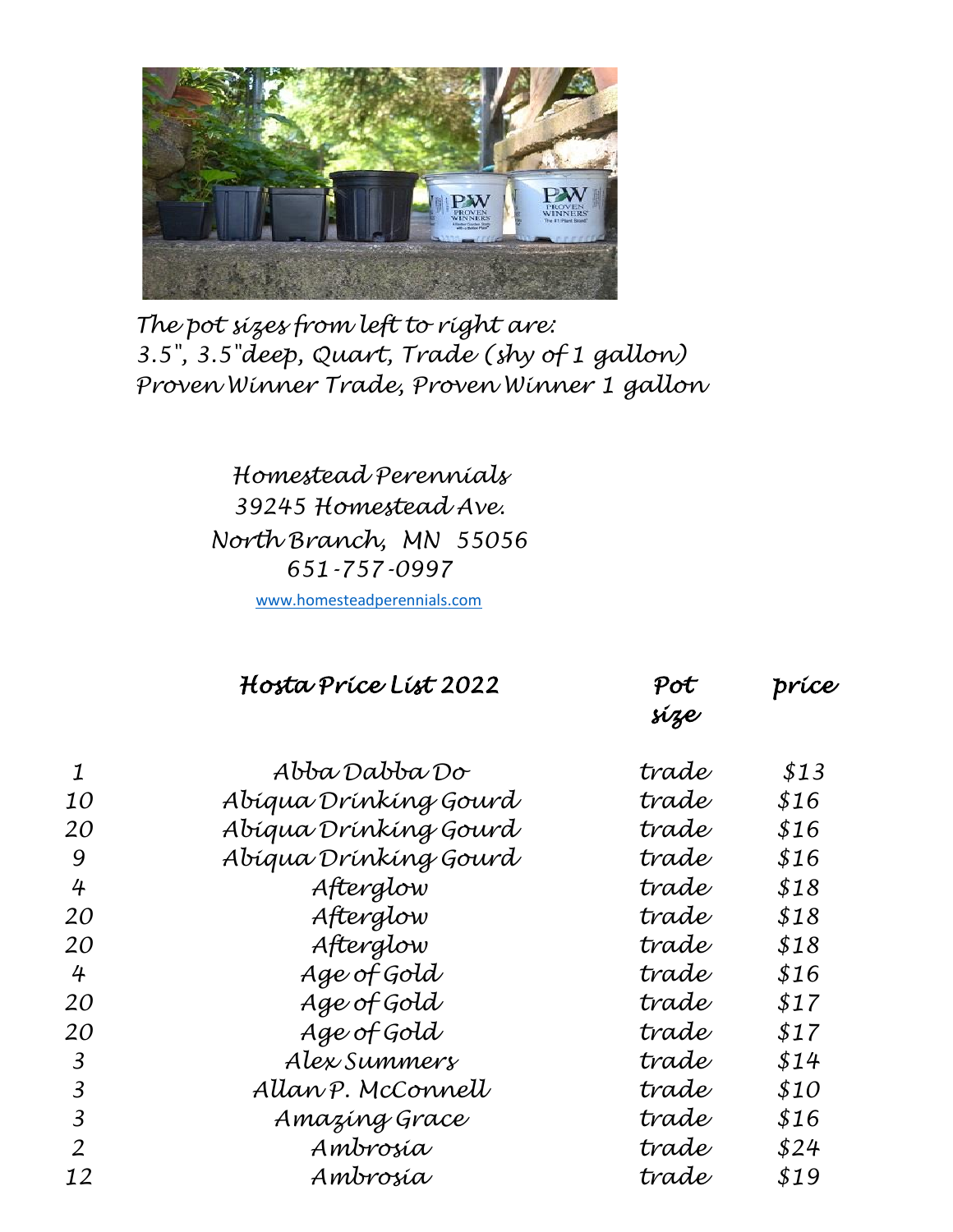| 5              | Amerícan Icon       | trade   | \$18 |
|----------------|---------------------|---------|------|
| 2              | American Sweetheart | trade   | \$15 |
| 18             | Ann Kulpa           | trade   | \$16 |
| 3              | Ann Kulpa           | trade   | \$16 |
| 4              | Ann Kulpa           | 3.5dp   | \$12 |
| 1              | Annabelle Lee       | trade   | \$18 |
| 8              | Applause            | trade   | \$16 |
| 7              | Appletini           | 3.5dp   | \$13 |
| 6              | Atlantís            | trade   | \$15 |
| 9              | Autumn Frost        | pwtrade | \$18 |
| 20             | Autumn Frost        | pwtrade | \$18 |
| 5              | Awakening Angel     | trade   | \$20 |
| 8              | Baby Blue Eyes      | 3.5dp   | \$15 |
| 12             | Baby Blue Eyes      | 3.5dp   | \$15 |
| 1              | Baby Booties        | 3.5dp   | \$11 |
| 24             | Baby Bunting        | 3.5dp   | \$11 |
| 4              | Beautiful Dreamer   | 3.5dp   | \$18 |
| 2              | Beet Salad          | trade   | \$20 |
| $\mathbf 1$    | Beet Salad          | 4.5dp   | \$20 |
| 25             | Ben Vernooij        | 4.5dp   | \$13 |
| 20             | Beyond Glory        | trade   | \$19 |
| 12             | Big B               | 3.5dp   | \$18 |
| 20             | Bíg Daddy           | trade   | \$16 |
| 14             | Bíg Daddy           | trade   | \$16 |
| 2              | Blazíng Saddles     | trade   | \$16 |
| 6              | Blue Cadet          | trade   | \$12 |
| 2              | Blue Díamond        | 3.5dp   | \$15 |
| $\overline{2}$ | Blue Hawaíí         | trade   | \$15 |
| 72             | Blue Ivory          | 3.5dp   | \$11 |
| 6              | Blue Lettuce        | trade   | \$20 |
| 12             | Blue Perfection     | trade   | \$20 |
| 12             | Blueberry Muffín    | trade   | \$17 |
| 53             | Blueberry Muffín    | trade   | \$17 |
| 4              | Blueberry Waffles   | trade   | \$17 |
| 7              | Bold Ríbbons        | trade   | \$12 |
| 1              | Brass Ríng          | trade   | \$15 |
| 1              | Brídegroom          | trade   | \$15 |
| 1              | Brother Stefan      | trade   | \$17 |
| 15             | Brother Stefan      | trade   | \$17 |
| 2              | Brutus              | trade   | \$20 |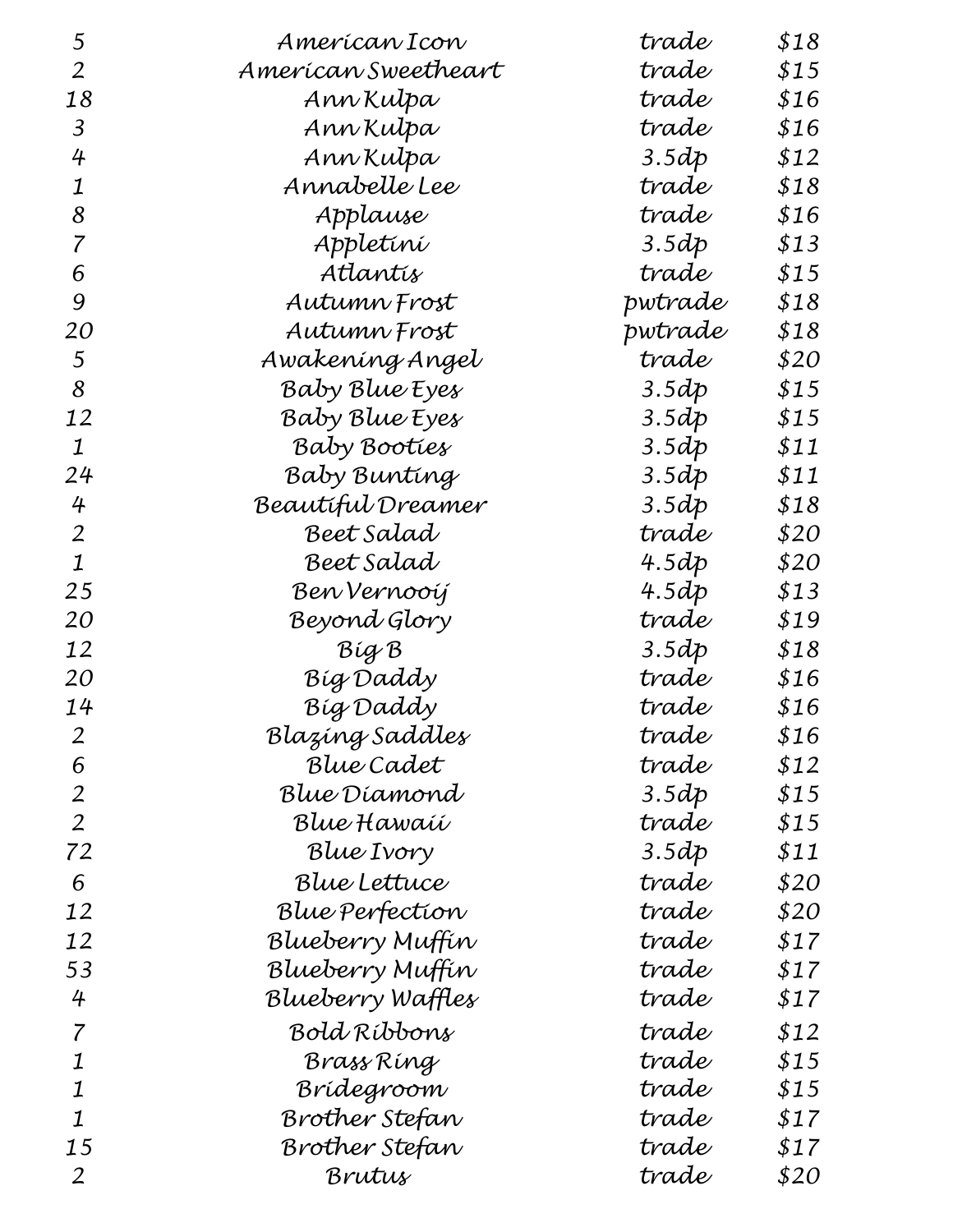| 2         | Captain Kirk         | trade   | \$14 |
|-----------|----------------------|---------|------|
| 2         | Captaín's Adventure  | trade   | \$22 |
| 1         | Carníval             | trade   | \$13 |
| 36        | Catherdral Windows.  | trade   | \$18 |
| <i>20</i> | Catherdral Windows.  | trade   | \$18 |
| 7         | Cerveza              | trade   | \$20 |
| 1         | Chartreuse Wiggles   | 3.5dp   | \$11 |
| 10        | Chíef Síttíng Bull   | trade   | \$16 |
| 6         | Chrístmas Candy      | 4.5dp   | \$10 |
| 2         | Chrístmas Tree       | trade   | \$14 |
| 7         | Church Mouse         | 3.5dp   | \$11 |
| 9         | Cíty Líghts          | 3.5dp   | \$11 |
| 6         | Coast to Coast       | pwtrade | \$18 |
| <i>20</i> | Coast to Coast       | pw1gal. | \$18 |
| <i>20</i> | Coast to Coast       | pwtrade | \$18 |
| 8         | Cracker Crumbs       | 3.5dp   | \$12 |
| 1         | Cranberry Wine       | trade   | \$25 |
| 1         | Crumb Cake           | 3.5dp   | \$15 |
| 4         | Crumb Cake           | trade   | \$18 |
| 1         | Cup of Grace         | 3.5dp   | \$13 |
| 1         | $Cup$ of $Joy$       | trade   | \$15 |
| 75        | Curly Fries          | trade   | \$16 |
| <i>20</i> | Curly Fries          | trade   | \$16 |
| 1         | Cutting Edge         | trade   | \$15 |
| 5         | Dance With Me        | trade   | \$15 |
| 72        | Dancíng Darlíng      | 3.5dp   | \$11 |
| 12        | Dancing Queen        | trade   | \$16 |
| 20        | Dancíng wíth Dragons | trade   | \$18 |
| 4         | Dark Shadows         | 3.5dp   | \$13 |
| 1         | Dawn's Early Líght   | trade   | \$13 |
| 9         | Deep Blue Sea        | trade   | \$15 |
| 1         | Deja Blu             | 3.5dp   | \$12 |
| 2         | Designer Genes       | trade   | \$16 |
| 20        | Designer Genes       | trade   | \$16 |
| 18        | Díana Remembered     | trade   | \$15 |
| 3         | Díamond Lake         | pwtrade | \$17 |
| 13        | Díamond Tíara        | 4.5dp   | \$13 |
| 6         | Dinner Mint          | trade   | \$20 |
| 1         | Díxie Chíck          | 3.5dp   | \$11 |
| 2         | Dream Weaver         | trade   | \$16 |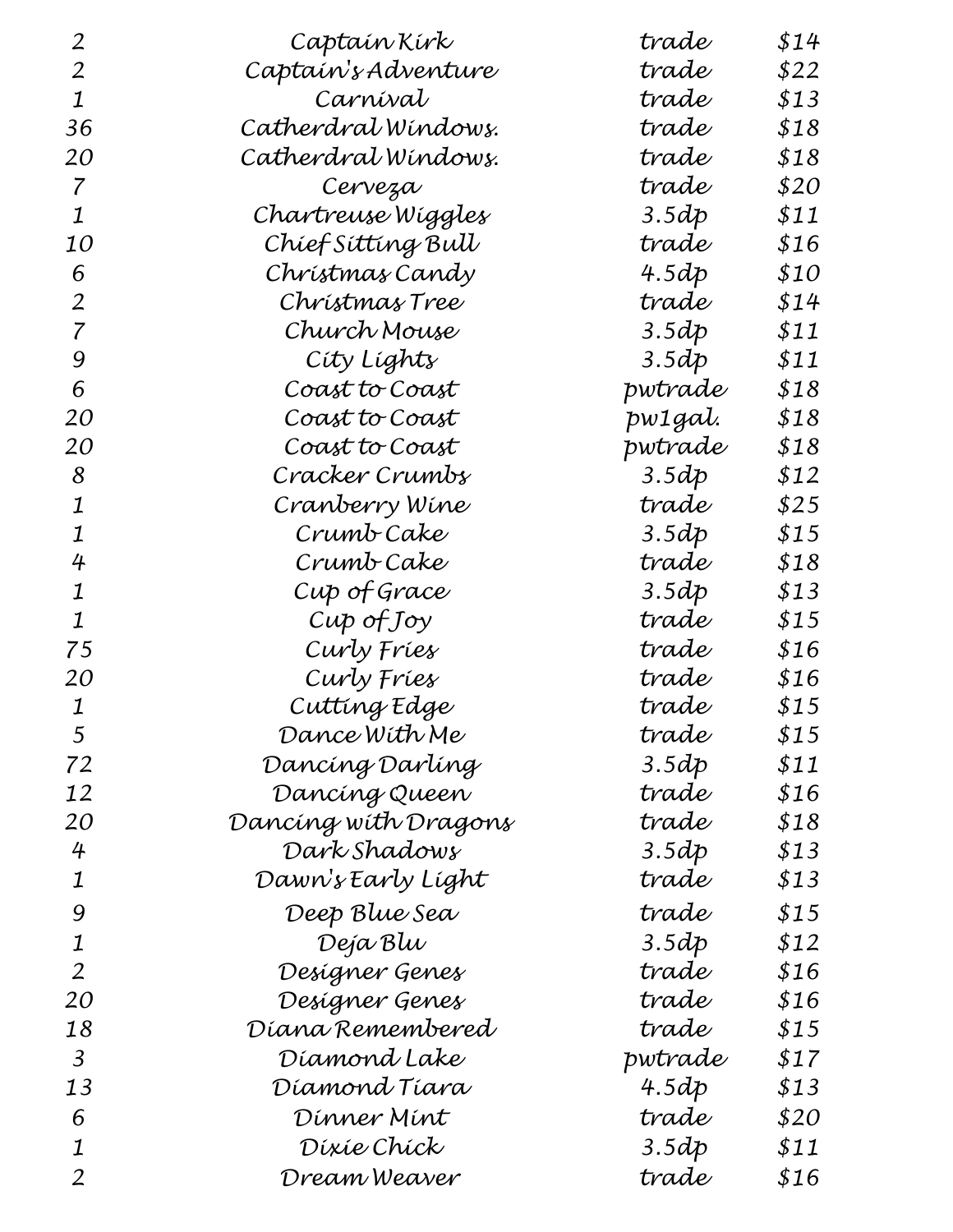| 20             | Dream Weaver         | trade   | \$16 |
|----------------|----------------------|---------|------|
| 20             | Dream Weaver         | trade   | \$16 |
| 20             | Drop-dead Gorgeous   | trade   | \$19 |
| 3              | Ebb Tíde             | trade   | \$17 |
| $\overline{2}$ | Elatior              | trade   | \$18 |
| 14             | Elvís Líves          | trade   | \$15 |
| $\overline{3}$ | Emerald Necklace     | trade   | \$15 |
| 40             | Empress Wu           | pw1gal. | \$18 |
| 14             | Empress Wu           | pwtrade | \$18 |
| <i>20</i>      | Empress Wu           | pwtrade | \$18 |
| 1              | Everlasting Love     | trade   | \$14 |
| 2              | Faíth                | 3.5dp   | \$15 |
| 6              | Fall Dazzler         | trade   | \$14 |
| 4              | Fínat Summatíon      | trade   | \$18 |
| <i>20</i>      | Fíre Island          | trade   | \$16 |
| 20             | Fíre Island          | trade   | \$16 |
| 2              | 1st and Ten          | trade   | \$20 |
| $\mathbf 1$    | Fírst Blush          | trade   | \$30 |
| 5              | Fírst Blush          | 3.5dp   | \$30 |
| 12             | Fírst Blush          | 3.5dp   | \$25 |
| 19             | Fírst Dance          | trade   | \$18 |
| $\mathbf 1$    | Fírst Dance          | trade   | \$18 |
| 20             | Fírst Dance          | trade   | \$18 |
| 6              | Forbídden Fruít      | 4.5dp   | \$13 |
| 19             | Forbídden Fruít      | 4.5dp   | \$13 |
| 6              | Forbídden Fruít      | trade   | \$15 |
| 2              | Foxfíre Irísh Moon   | trade   | \$20 |
| 9              | Francee              | 4.5dp   | \$8  |
| 3              | Fríed Bananas        | trade   | \$6  |
| 4              | Frísían Wavíng Steel | trade   | \$22 |
| <i>10</i>      | Frost Giant          | 3.5dp   | \$17 |
| 12             | Frost Gíant          | 3.5dp   | \$17 |
| 6              | Frosted Jade         | 3.5dp   | \$10 |
| 3              | Frosted Míní Hearts  | 3.5dp   | \$12 |
| 12             | Frosted Mouse Ears   | 3.5dp   | \$18 |
| 1              | Frozen Margaríta     | trade   | \$13 |
| $\overline{7}$ | Fruít Loop           | 3.5dp   | \$18 |
| 12             | Fruít Loop           | 3.5dp   | \$18 |
| $\overline{2}$ | Fruít Punch          | 3.5dp   | \$12 |
| 25             | Funny Mouse          | 3.5dp   | \$15 |
|                |                      |         |      |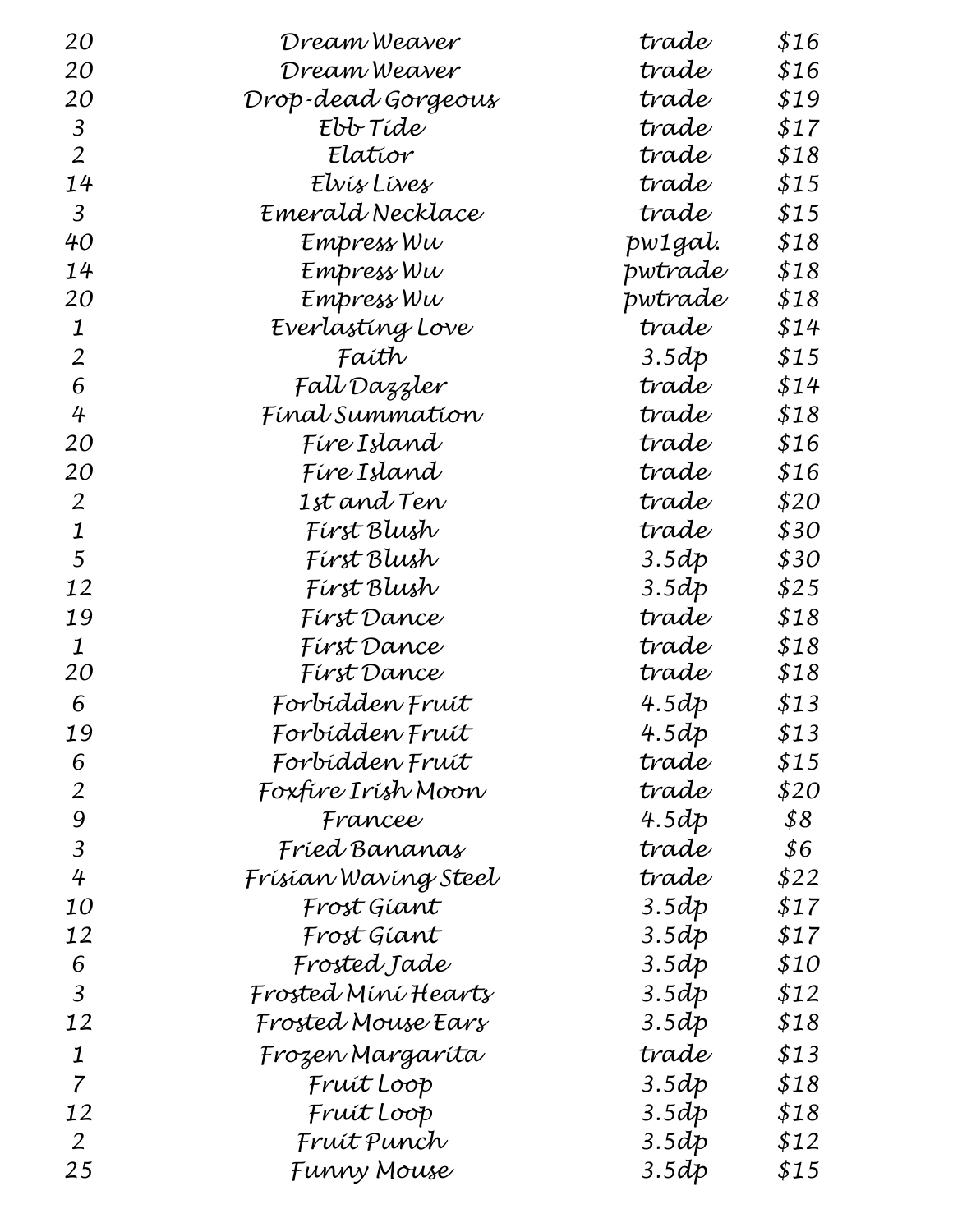| 7                        | Gabríeľs Wíng     | trade    | \$33 |
|--------------------------|-------------------|----------|------|
| 3                        | Geísha            | 4.5 $dp$ | \$15 |
| 11                       | Gentle Giant      | trade    | \$18 |
| 6                        | Glory             | trade    | \$15 |
| $\overline{2}$           | Glossy Ruffles    | 3.5dp    | \$19 |
| 12                       | Glossy Ruffles    | trade    | \$21 |
| $\overline{2}$           | Goodness Gracíous | trade    | \$35 |
| 15                       | Golden Tiara      | trade    | \$14 |
| 4                        | Great Arrival     | trade    | \$13 |
| 6                        | Guacamole         | trade    | \$16 |
| 40                       | Guardían Angel    | trade    | \$17 |
| 1                        | Guardían Angel    | trade    | \$17 |
| 40                       | Guardían Angel    | trade    | \$17 |
| <i>20</i>                | Hadspen Blue      | trade    | \$17 |
| 1                        | Hakumuoa          | trade    | \$17 |
| 1                        | Halcyon           | trade    | \$12 |
| 40                       | Half and Half     | trade    | \$16 |
| 5                        | Hans              | trade    | \$17 |
| <i>20</i>                | Hans              | trade    | \$17 |
| 20                       | Hans              | trade    | \$17 |
| $\mathfrak{Z}$           | Harpoon           | trade    | \$14 |
| 19                       | Heat Wave         | trade    | \$18 |
| $\mathfrak{Z}$           | Heat Wave         | trade    | \$18 |
| $\overline{\mathcal{L}}$ | Hí Ho Sílver      | 3.5dp    | \$11 |
| 7                        | Hídeout           | 3.5dp    | \$14 |
| 9                        | Hígh Socíety      | trade    | \$18 |
| 20                       | Hígh Socíety      | trade    | \$18 |
| <i>20</i>                | Hígh Socíety      | trade    | \$18 |
| 1                        | Hippodrome        | trade    | \$15 |
| 1                        | Holy Mole         | 3.5dp    | \$13 |
| 7                        | Holy Mouse Ears   | 3.5dp    | \$15 |
| 2                        | Hollywood Líghts  | trade    | \$20 |
| 6                        | Honey Bear        | trade    | \$20 |
| $\mathbf 1$              | Honey Píe         | trade    | \$20 |
| 11                       | HoverCraft        | trade    | \$28 |
| 20                       | Hudson Bay        | pw1gal.  | \$19 |
| $\overline{2}$           | Hudson Bay        | trade    | \$19 |
| $\overline{2}$           | Humpback Whale    | trade    | \$10 |
| <i>10</i>                | Ice Palace        | trade    | \$15 |
| 6                        | Invíncíble        | trade    | \$13 |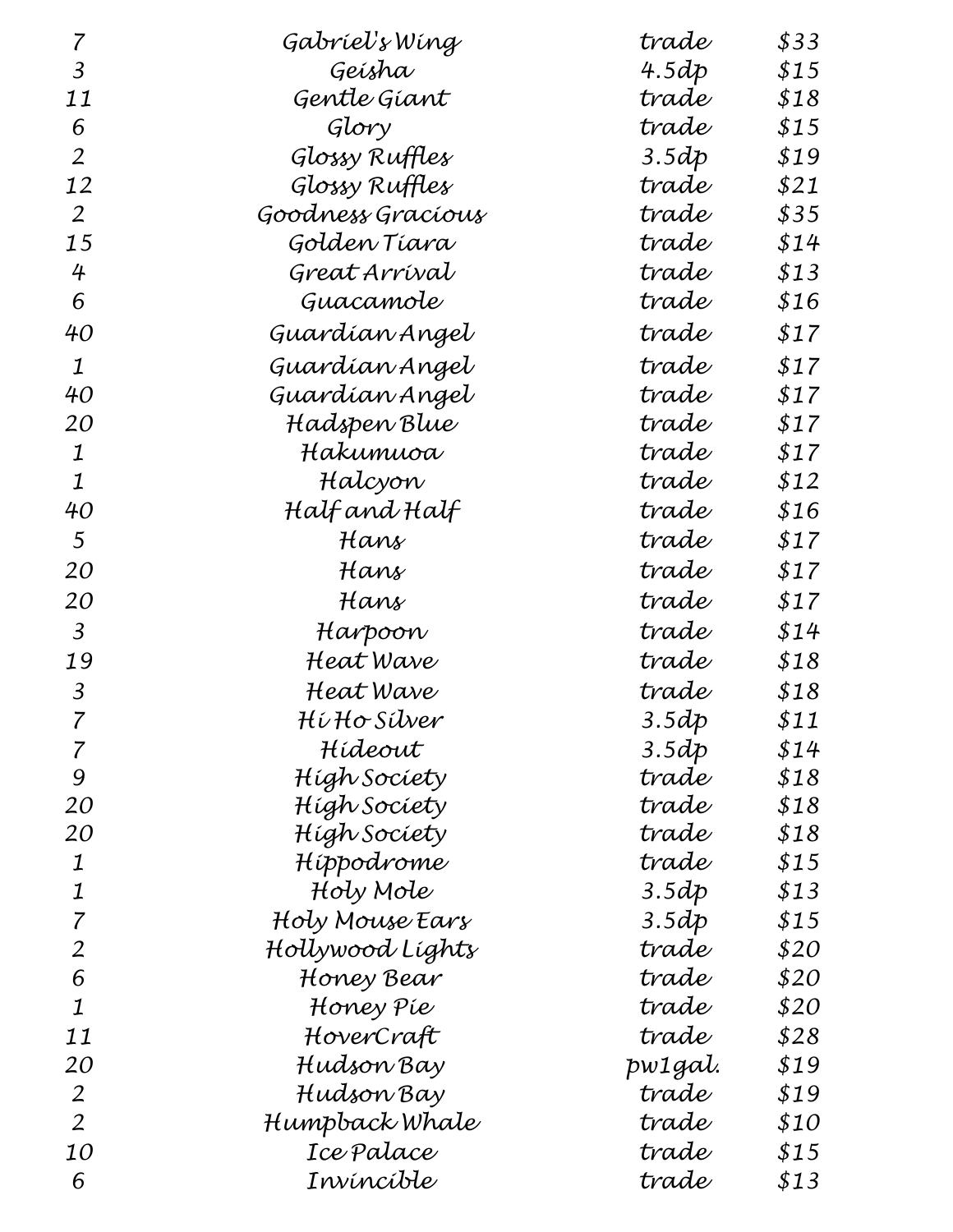| 14             | Irísh Luck             | trade | \$17 |
|----------------|------------------------|-------|------|
| 13             | Island Breeze          | 3.5dp | \$12 |
| 18             | Island Breeze          | trade | \$15 |
| 9              | Jet Black              | 3.5dp | \$16 |
| $\mathbf 1$    | Jewel of the Níle      | trade | \$19 |
| 20             | June                   | trade | \$17 |
| <i>20</i>      | June                   | trade | \$17 |
| 54             | June Spírít            | 3.5dp | \$13 |
| 23             | Jurrasic Park          | 4.5dp | \$14 |
| 8              | Kabítan                | 3.5dp | \$12 |
| 7              | Katie Q                | trade | \$14 |
| 4              | Kempen Red Twist       | trade | \$18 |
| 14             | Key Líme Píe           | trade | \$16 |
| 6              | Key West               | trade | \$12 |
| 9              | Kínbotan               | 3.5dp | \$11 |
| 4              | Kíwí Full Monty        | trade | \$16 |
| 12             | Komodo Dragon          | trade | \$16 |
| 6              | Komodo Dragon          | trade | \$16 |
| 3              | Korean Snow            | 3.5dp | \$13 |
| 4              | Krossa Regal           | trade | \$16 |
| $\overline{2}$ | Lady Isobel Barnett    | trade | \$16 |
| 25             | Lakesíde Banana Bay    | 4.5dp | \$13 |
| 4              | Lakesíde Cha Cha       | trade | \$14 |
| 1              | Lakesíde Dragon Fly    | 3.5dp | \$13 |
| 5              | Lakesíde Lollypop      | trade | \$12 |
| 18             | Lakeside Paísley Prínt | trade | \$16 |
| 29             | Lakesíde Paísley Prínt | 3.5dp | \$13 |
| 6              | Lakesíde Rípples       | trade | \$15 |
| 1              | Lakesíde Zesty Zeno    | trade | \$18 |
| 9              | Leadíng Lady           | trade | \$16 |
| 9              | Lemon Snap             | 3.5dp | \$30 |
| 8              | Lemon Snap             | 3.5dp | \$30 |
| 7              | Lemontíní              | trade | \$18 |
| 4              | Líberty                | trade | \$17 |
| <i>20</i>      | Líberty                | trade | \$17 |
| 3              | Línda Sue              | 3.5dp | \$15 |
| 5              | Líttle Devíl           | 3.5dp | \$10 |
| 5              | Love of My Lífe        | trade | \$30 |
| 12             | Love of My Lífe        | 3.5dp | \$20 |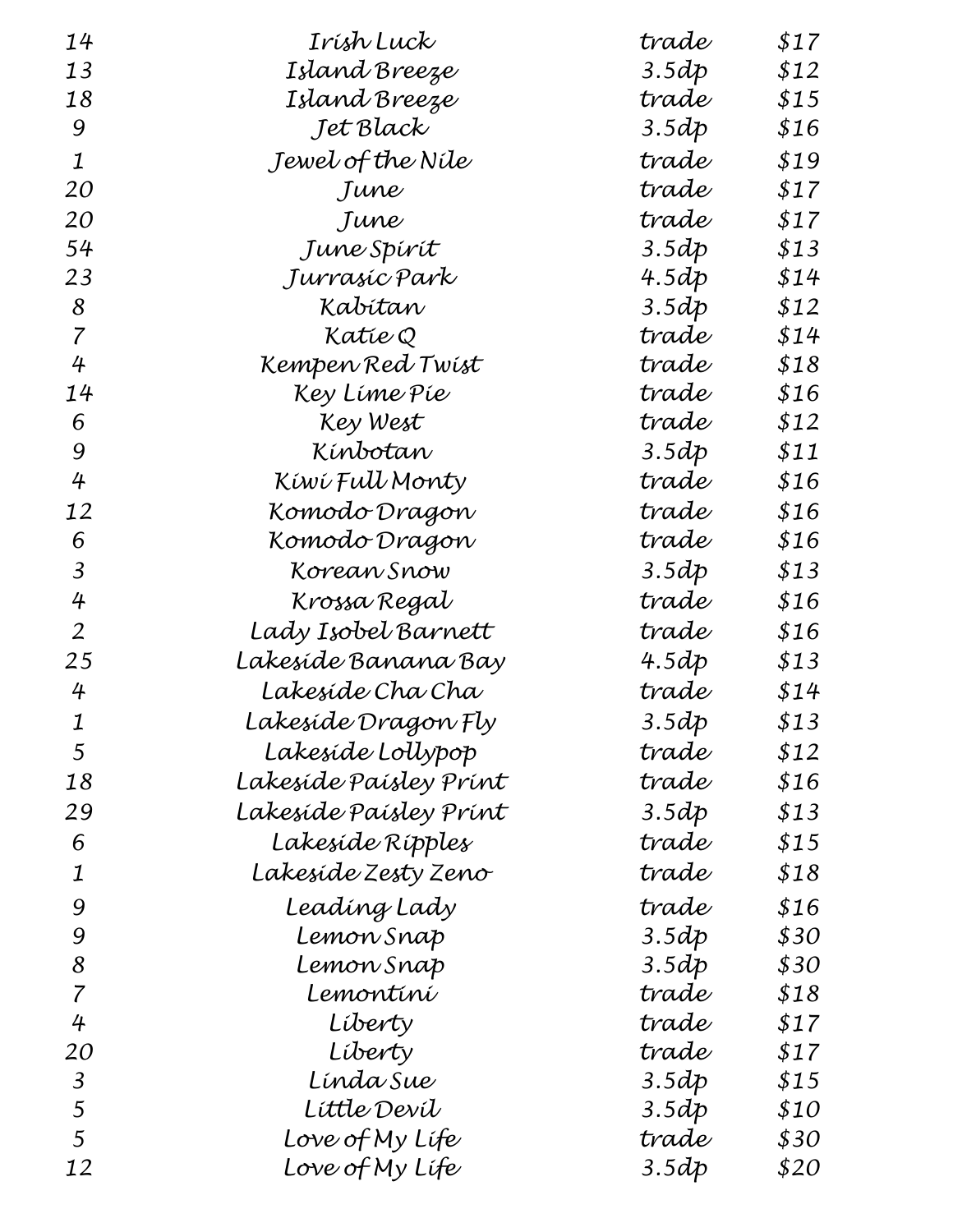|                         |                                                                                                                                                                                                                                            | \$15                                                                          |
|-------------------------|--------------------------------------------------------------------------------------------------------------------------------------------------------------------------------------------------------------------------------------------|-------------------------------------------------------------------------------|
|                         |                                                                                                                                                                                                                                            | \$16                                                                          |
|                         |                                                                                                                                                                                                                                            | \$16                                                                          |
|                         |                                                                                                                                                                                                                                            | \$16                                                                          |
|                         |                                                                                                                                                                                                                                            | \$16                                                                          |
|                         |                                                                                                                                                                                                                                            | \$16                                                                          |
|                         |                                                                                                                                                                                                                                            | \$12                                                                          |
|                         |                                                                                                                                                                                                                                            | \$12                                                                          |
|                         | trade                                                                                                                                                                                                                                      | \$21                                                                          |
|                         |                                                                                                                                                                                                                                            | \$20                                                                          |
|                         | trade                                                                                                                                                                                                                                      | \$18                                                                          |
|                         | trade                                                                                                                                                                                                                                      | \$17                                                                          |
|                         | trade                                                                                                                                                                                                                                      | \$16                                                                          |
| Montana Aureo-margínata | trade                                                                                                                                                                                                                                      | \$16                                                                          |
|                         | trade                                                                                                                                                                                                                                      | \$16                                                                          |
| Muffie                  | trade                                                                                                                                                                                                                                      | \$10                                                                          |
| Munchkín Fíre           | 3.5dp                                                                                                                                                                                                                                      | \$12                                                                          |
| Navajo                  | trade                                                                                                                                                                                                                                      | \$18                                                                          |
| Neptune                 | trade                                                                                                                                                                                                                                      | \$17                                                                          |
| Níagara Falls           | trade                                                                                                                                                                                                                                      | \$20                                                                          |
| Níght before Chrístmas  | trade                                                                                                                                                                                                                                      | \$12                                                                          |
| None Lovelíer           | 4.5dp                                                                                                                                                                                                                                      | \$13                                                                          |
| None Lovelíer           | trade                                                                                                                                                                                                                                      | \$15                                                                          |
| Obsessíon               | 3.5dp                                                                                                                                                                                                                                      | \$12                                                                          |
| Ooh La La               | trade                                                                                                                                                                                                                                      | \$22                                                                          |
| Old Glory               | trade                                                                                                                                                                                                                                      | \$16                                                                          |
| Old Glory               | 3.5dp                                                                                                                                                                                                                                      | \$14                                                                          |
| On Stage                | trade                                                                                                                                                                                                                                      | \$16                                                                          |
| One Last Dance          | trade                                                                                                                                                                                                                                      | \$19                                                                          |
| One Last Dance          | trade                                                                                                                                                                                                                                      | \$19                                                                          |
| One Last Dance          | trade                                                                                                                                                                                                                                      | \$19                                                                          |
| One Man's Treasure      | trade                                                                                                                                                                                                                                      | \$13                                                                          |
| Oreo Cream              | trade                                                                                                                                                                                                                                      | \$20                                                                          |
| Pandora's Box           | 3.5dp                                                                                                                                                                                                                                      | \$12                                                                          |
| Paradígm                | trade                                                                                                                                                                                                                                      | \$17                                                                          |
| Paradígm                | trade                                                                                                                                                                                                                                      | \$17                                                                          |
| Parhelíon               | trade                                                                                                                                                                                                                                      | \$7                                                                           |
| Party Streamers         | trade                                                                                                                                                                                                                                      | \$17                                                                          |
| Patríot                 | 4.5 $dp$                                                                                                                                                                                                                                   | \$11                                                                          |
| Patríot                 | trade                                                                                                                                                                                                                                      | \$15                                                                          |
|                         | Love Pat<br>Luna Moth<br>Majestic<br>Mauí Buttercups<br>Megan's Angel<br>Mídníght Oíl<br>Míghty Mouse<br>Míní Skírt<br>Millennium<br>Mínnesota Wíld<br>Miss Ruby<br>Moonlíght Sonata<br>Montana Aureo-margínata<br>Montana Aureo-margínata | trade<br>trade<br>trade<br>trade<br>trade<br>trade<br>3.5dp<br>3.5dp<br>trade |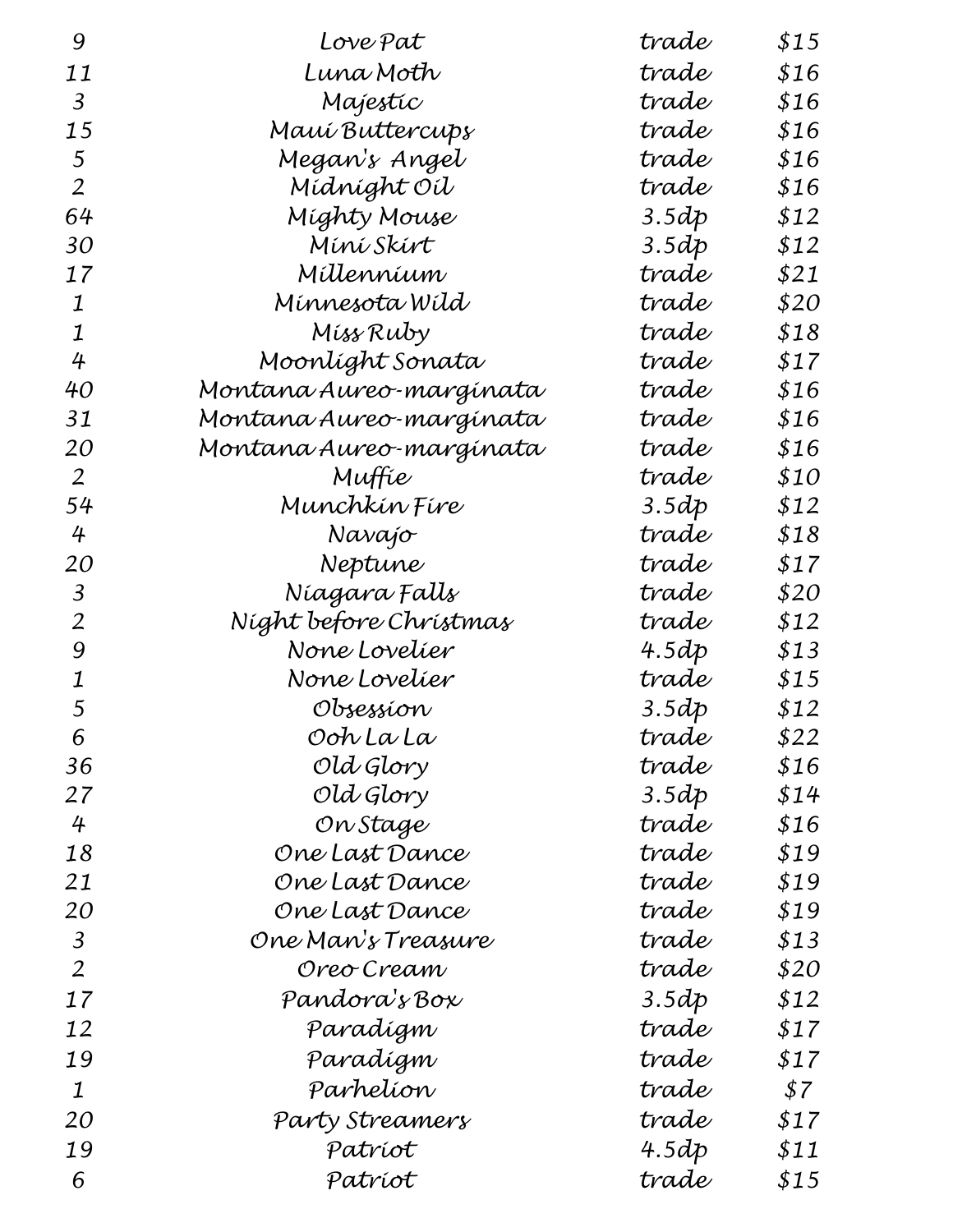| 6              | Paul's Glory               | trade | \$15 |
|----------------|----------------------------|-------|------|
| 1              | Peanut                     | 3.5dp | \$15 |
| 2              | Pebble Creek               | trade | \$15 |
| 1              | Pee Dee Laughing River     | 4.5dp | \$18 |
| 3              | Peek-a-boo Purple          | trade | \$21 |
| 1              | Píe ala Mode               | trade | \$15 |
| 7              | Píneapple Upsíde Down Cake | 4.5dp | \$14 |
| 14             | Plum Delícíous             | 3.5dp | \$24 |
| 17             | Pocketful ofSunshine       | trade | \$17 |
| 2              | Pocketful ofSunshine       | trade | \$17 |
| 2              | Popcorn                    | trade | \$18 |
| 4              | Poseídon                   | trade | \$20 |
| 7              | Potomac Príde              | 1gal. | \$16 |
| 2              | Praíríe Sky                | trade | \$13 |
| 3              | Punky                      | trade | \$22 |
| 3              | Queen Josephíne            | trade | \$13 |
| 15             | Queen of the Seas          | trade | \$15 |
| 12             | Raínbow's End              | trade | \$16 |
| 24             | Raínbow's End              | 3.5dp | \$12 |
| 72             | Raínbow's End              | 3.5dp | \$12 |
| 7              | Razzmatazz                 | trade | \$15 |
| 1              | Rectifolía                 | 4.5dp | \$13 |
| 1              | Red October                | trade | \$13 |
| 11             | Reflections                | trade | \$13 |
| $\overline{2}$ | Regal Splendor             | trade | \$12 |
| 2              | Regal Tot                  | 3.5dp | \$11 |
| 4              | Regal Twist                | 4.5dp | \$15 |
| 30             | Rísky Busíness             | trade | \$17 |
| 7              | Road Rage                  | trade | \$19 |
| 9              | Rowan My Boat              | trade | \$25 |
| 6              | Rowan My Boat              | trade | \$25 |
| 14             | Rowan My Boat              | 3.5dp | \$17 |
| 6              | Royal Mouse Ears           | 3.5dp | \$13 |
| 4              | Royal Weddíng              | trade | \$17 |
| 30             | Royal Wedding              | trade | \$17 |
| 5              | Rubíes and Ruffles         | 3.5dp | \$18 |
| 3              | Ruby Slippers              | trade | \$14 |
| 9              | Ruffles and Rídges         | 3.5dp | \$19 |
| 12             | Ruffle Truffle             | 3.5dp | \$18 |
| 4              | Sara's Sensation           | trade | \$17 |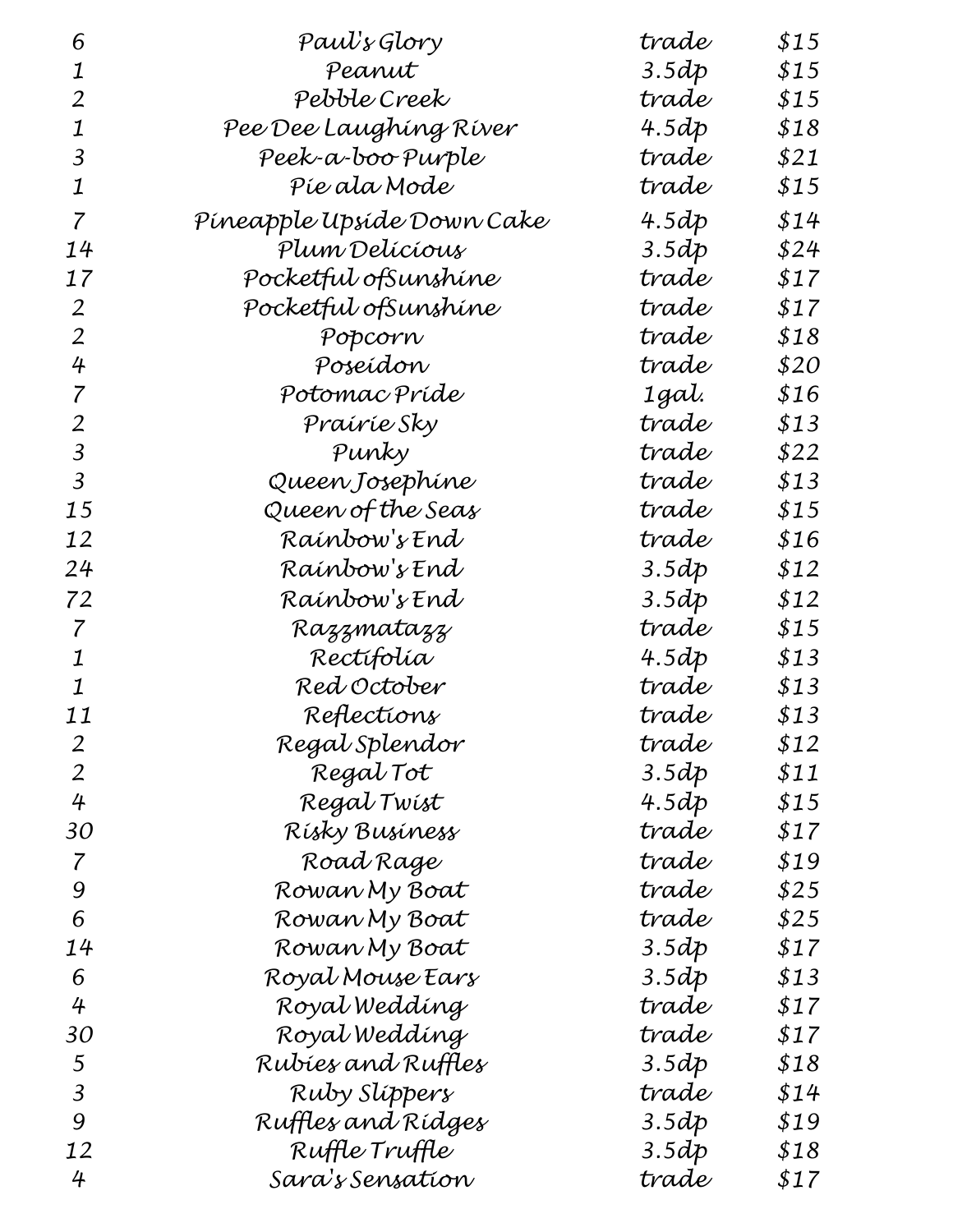| 17             | Satisfaction                     | trade   | \$16 |
|----------------|----------------------------------|---------|------|
| 44             | School Mouse                     | 3.5dp   | \$12 |
| 1              | Secret Treasure                  | 3.5dp   | \$15 |
| <i>20</i>      | Seducer                          | pwtrade | \$17 |
| 4              | Shimmy Shake                     | trade   | \$15 |
| 4              | Sílk Kímono                      | trade   | \$15 |
| 17             | Sílly Stríng                     | trade   | \$17 |
| 9              | Silver Thread and Golden Needles | 3.5dp   | \$12 |
| <i>10</i>      | Snake Eyes                       | trade   | \$18 |
| 1              | Snake Eyes                       | 3.5dp   | \$13 |
| 15             | Snake Eyes                       | 4.5dp   | \$15 |
| 19             | Snake Eyes                       | 4.5dp   | \$15 |
| 10             | So Sweet                         | 3.5dp   | \$12 |
| 6              | So Sweet                         | trade   | \$15 |
| 3              | Spartacus                        | trade   | \$17 |
| 72             | Spartacus                        | 3.5dp   | \$12 |
| 2              | Sprítzer                         | 4.5dp   | \$14 |
| 4              | Squash Casserole                 | trade   | \$15 |
| 25             | Stained Glass                    | 3.5dp   | \$13 |
| 13             | Staíned Glass                    | trade   | \$16 |
| 2              | Stargate                         | trade   | \$38 |
| 9              | Stríptease                       | trade   | \$16 |
| 5              | Sugar and Spice                  | trade   | \$13 |
| $\overline{2}$ | Sultans of Swing                 | trade   | \$25 |
| $\mathbf 1$    | Sum and Substance                | trade   | \$16 |
| 22             | Sum and Substance                | 4.5dp   | \$13 |
| 10             | Sum and Substance                | 1gal.   | \$16 |
| 1              | Sum of AU                        | trade   | \$15 |
| 1              | Sum of AU                        | 3.5dp   | \$10 |
| 1              | Summer Lovín                     | trade   | \$25 |
| $\mathbf 1$    | Sun Power                        | trade   | \$14 |
| 10             | Sun Worshiper                    | 3.5dp   | \$18 |
| 1              | Sunny Day                        | 3.5dp   | \$15 |
| 25             | Sunset Grooves                   | 4.5dp   | \$13 |
| 11             | Sunshine Glory                   | trade   | \$15 |
| 7              | Sweet Home Chicago               | trade   | \$15 |
| 5              | Taurus                           | trade   | \$15 |
| 6              | Tea at Betty's                   | trade   | \$15 |
| 12             | Teaspoon                         | 3.5dp   | \$11 |
|                |                                  |         |      |